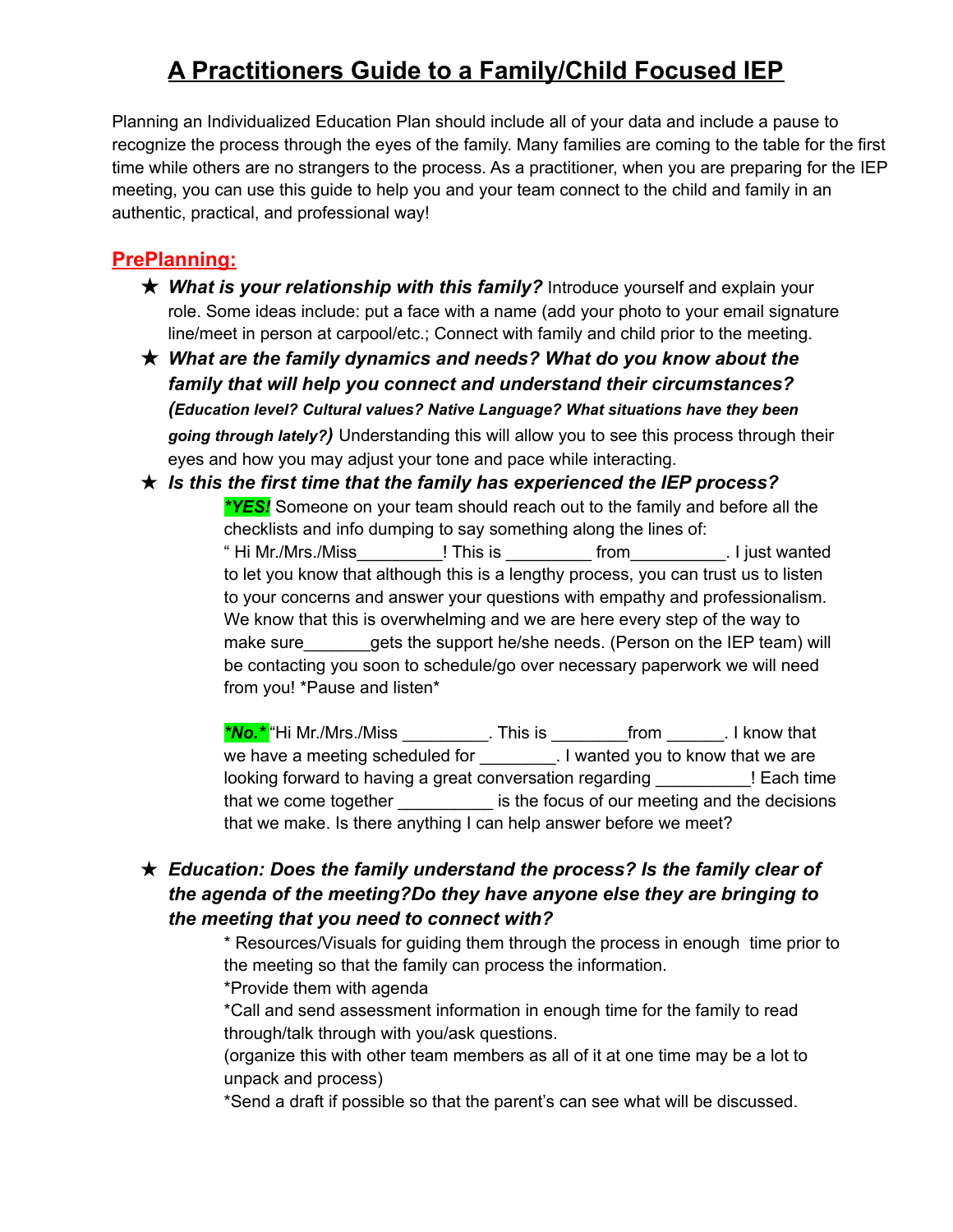## **A Practitioners Guide to a Family/Child Focused IEP**

\*If others are invited to the meeting or have provided information for the meeting, particularly other outside professionals, get a release signed and begin communication with those professionals

## **During the Meeting:**

### ★ *Before the meeting, individually practice a grounding activity. (link)*

### ★ *How would you like to walk into a meeting with a lot of people sitting at a table?*

\*Be mindful of positioning, timing, and body language as the family enters. Make the space as inviting and comfortable as possible. Remember, through the eyes of the family. Use information you have already gathered. Name cards and role written displayed in front of each person will help families know the team without having to remember everyone's name. When at all possible, enter the room with the family.

#### ★ *Break the ICE!*

\*Make conversation either about their child, something you know about them to help make them more comfortable because they are coming with many emotions!

### ★ *Designate roles in the meeting and go over the agenda and answer any questions regarding the agenda or roles. Address by name.*

#### ★ *Communication is KEY!*

\* Monitor your tone, inflection, pace, volume, choice of words and body language. Everything that you are saying is important; however, be mindful of how it is being received. If you have done some behind the scenes prepping, this shouldn't be difficult! Be respectful. Listen to understand. Active listening requires you to reflect back on what you think they are saying.

\*As families communicate concern, it requires action on your part to validate and address adequately in the meeting. Not addressing the concern shows lack of empathy and can be perceived as professionals who are more concerned with completing the process.

\*The meeting is a conversation and should flow in that manner. *This is not professional presentation of information.*

#### ★ *Read the cues. Take breaks if you need to.*

★ *Before moving on, pause. Clarify any confusion. Remember this may not be verbal. Read the cues.*

#### ★ *Leave the meeting with the family.*

*\** It is intimidating for families to know that professionals are continuing to talk around the table. To know that the meeting has ended and everyone is moving on. Talk at another time.